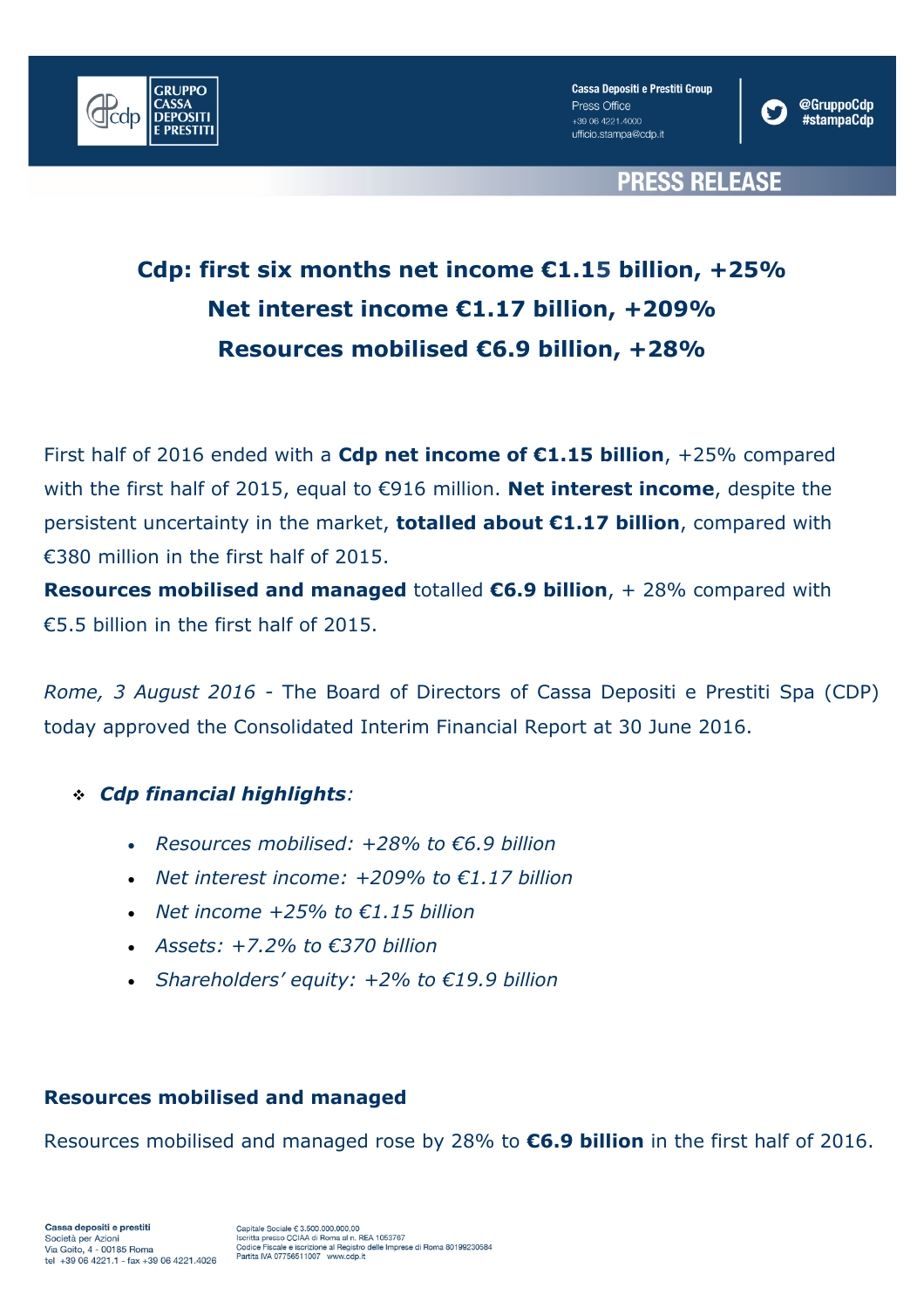

**Cassa Depositi e Prestiti Group** Press Office +39.06.4221.4000 ufficio.stampa@cdp.it



## **PRESS RELEASE**

Cdp confirms its role as a National Promotional Institution, deploying  $\epsilon$ 3.6 billion (+22%) compared with the first half of 2015) **in support of enterprises** and €2.1 billion (+€2 billion in the first half of 2015) to support **international expansion**. Resources channelled to **public entities** amounted to €1.2 billion, a decrease on the first half of 2015 which included two significant operations totalling €1.1 billion.

#### **Performance**

Despite the persistent uncertainty in the market, Cdp recorded a sharp improvement in all components of its performance, and did so without the contribution of non-recurring revenue. This success was attributable in part to the effective management of liquidity, and optimisation of all forms of funding.

**Net income for the period** rose by €231 million compared with the first half of 2015 to about **€1.15 billion**, a result achieved with the contribution of non-recurring revenue, which in 2015 had amounted to more than €200 million.

**Net interest income** totalled about €**1.17 billion,** +209% compared with €380 million posted in the first half of 2015. This rise was mainly attributable to the management of liquidity and the securities portfolio with a view to supporting profitability while containing the adverse impact of falling interest rates.

#### **Financial position**

The period closed with **assets** of about **€370 billion** (+7.2% on the end of 2015). The stock of **liquidity** reached €173 billion (+2.5%). **Total funding** amounted to **€346 billion** (+7.2% on the end of 2015), of which **€251 billion** in **postal funding,** broadly unchanged on the end of 2015.

CDP continues to enjoy a sound financial position, with **shareholders' equity** of **€19.9 billion**, up 2.2% on the end of 2015.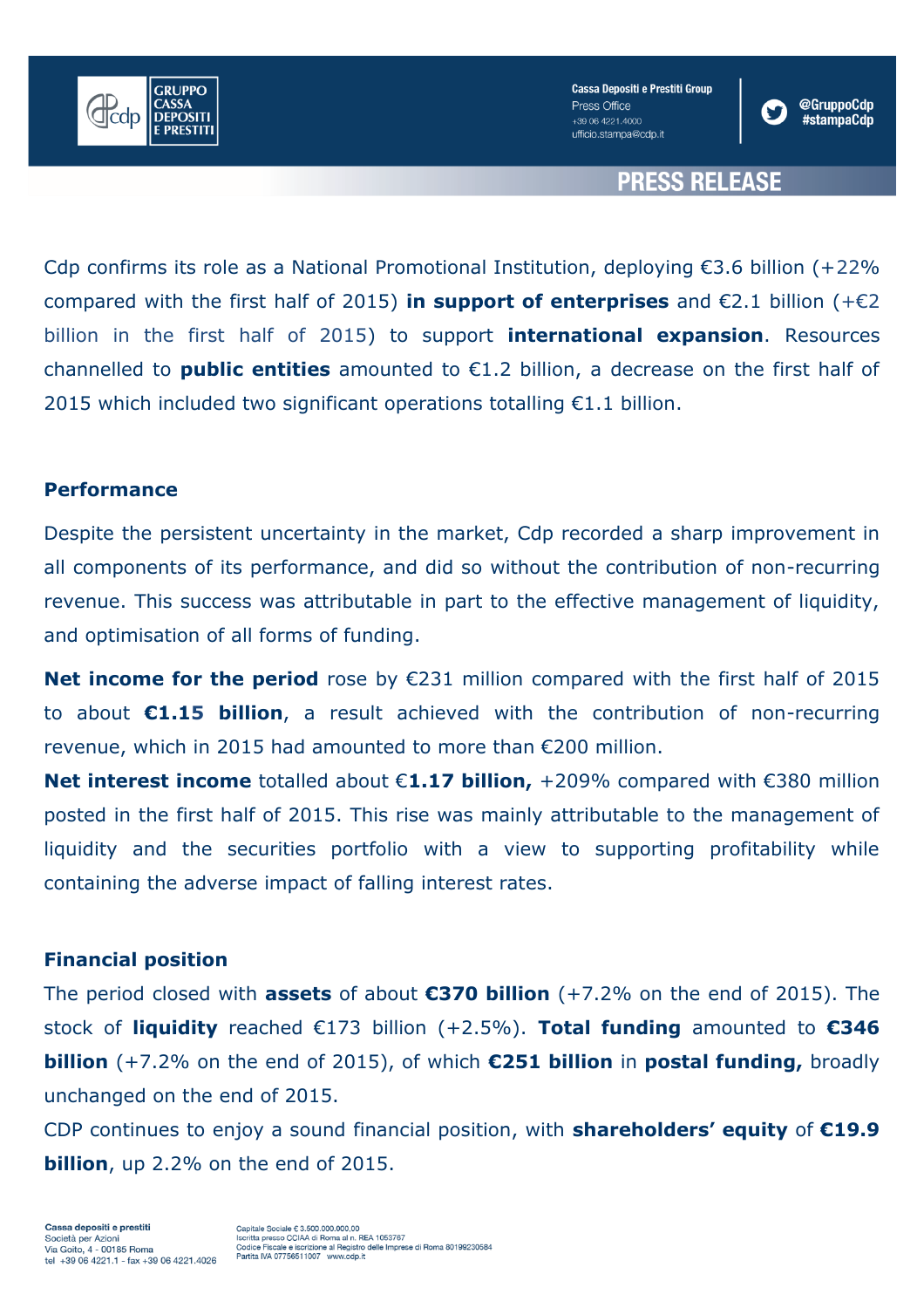



## **PRESS RELEASE**

### **HALF-YEAR RESULTS –Cdp Group**

*Resources mobilised and managed +14% to €13.2 billion Net income: €635 million Assets: +6% to €422 billion Shareholders' Equity: -0.9% to €33.3 billion*

#### **Resources mobilised and managed**

**Resources mobilised and managed** by the Group in the first half of 2016 affirms support provided to the country's economy: resources amounted to about **€13.2 billion**, up 14% on the same period of 2015.

#### **Performance**

The Group's net income came to about **€635 million**, of which €12 million pertaining to the parent company which reflects the negative results for the period by the Eni Group.

#### **Assets**

Total **assets** rose to about **€422 billion** (+6% on 31 December 2015). **Liquidity**  reached **€177 billion**, up 2.4% compared with the end of 2015. **Shareholders' equity**  amounted to about **€33.3 billion** (of which €19.3 billion attributable to the parent company), confirming a sound financial position.

*The manager responsible for preparing the corporate financial reports, Fabrizio Palermo, certifies pursuant to paragraph 2 of Article 154-bis of the Consolidated Law on Financial Intermediation that the accounting information contained in this press release corresponds to that in the accounting documentation, books and records.*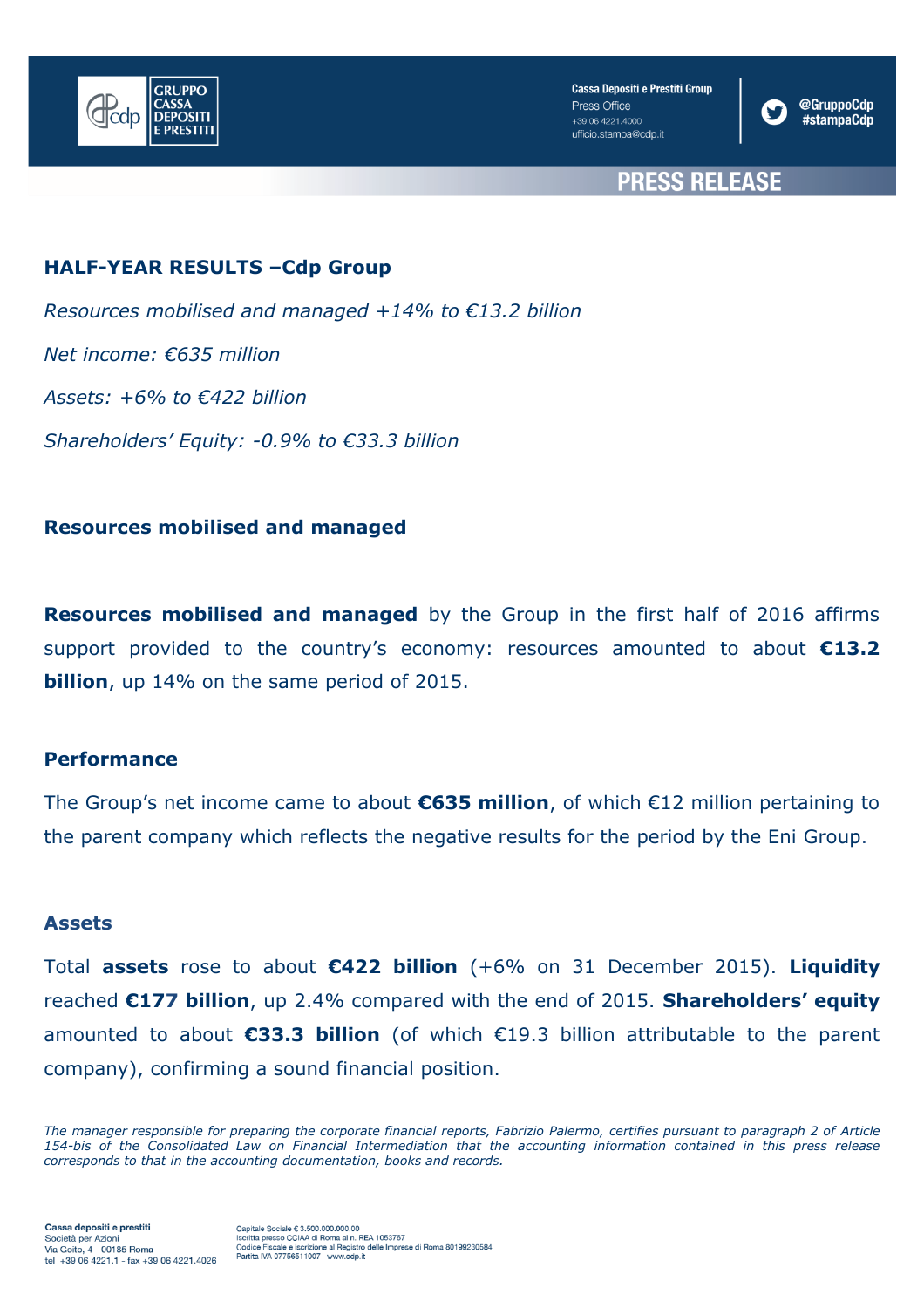

Cassa Depositi e Prestiti Group Press Office +39 06 4221.4000 ufficio.stampa@cdp.it



## **PRESS RELEASE**

#### **Annexes**

**Reclassified balance sheet and income statement CDP S.p.A. as at and for the six months ended 30 June 2016**

#### **RECLASSIFIED BALANCE SHEET**

| (millions of euros)                                     | 30/06/2016 | 31/12/2015 |
|---------------------------------------------------------|------------|------------|
| <b>Assets</b>                                           |            |            |
| Cash and cash equivalents and other treasury            | 172.834    | 168.644    |
| Loans to customers and banks                            | 102.688    | 103.736    |
| Debt securities                                         | 55.814     | 35.500     |
| Equity investments and shares                           | 29.967     | 29.570     |
| Assets held for trading and hedging derivatives         | 864        | 990        |
| Property, plant and equipment and intangible assets     | 267        | 258        |
| Accrued income, prepaid expenses and other non-         | 6.220      | 5.157      |
| interest-bearing assets                                 |            |            |
| Other assets                                            | 910        | 1.044      |
| <b>Total assets</b>                                     | 369.565    | 344.899    |
|                                                         |            |            |
| (millions of euros)                                     | 30/06/2016 | 31/12/2015 |
| <b>Liabilities and equity</b>                           |            |            |
| Funding                                                 | 346.250    | 323.046    |
| - of which :                                            |            |            |
| - postal funding                                        | 251.429    | 252.097    |
| - funding from banks                                    | 18.134     | 17.399     |
| - funding from customers                                | 63.835     | 39.648     |
| - bond funding                                          | 12.852     | 13.901     |
| Liabilities held for trading and hedging derivatives    | 1.468      | 748        |
| Accrued expenses, deferred income and other non-        | 816        | 516        |
| interest-bearing liabilities                            |            |            |
| Other liabilities                                       | 780        | 946        |
| Provisions for contingencies, taxes and staff severance | 371        | 182        |
| pay                                                     |            |            |
| Equity                                                  | 19.880     | 19.461     |
| <b>Total liabilities and equity</b>                     | 369.565    | 344.899    |

#### **RECLASSIFIED INCOME STATEMENT**

| (millions of euros)                  | 30/06/2016 | 30/06/2015     |
|--------------------------------------|------------|----------------|
| <b>Net interest income</b>           | 1.174      | 380            |
| <b>Dividends</b>                     | 1.043      | 1.158          |
| Gains (losses) on equity investments |            |                |
| Net commission income                | (770)      | (847)          |
| Other net revenues                   | (23)       | 310            |
| <b>Gross income</b>                  | 1.423      | 1.001          |
| Net impairment                       | (46)       | 6              |
| Overheads                            | (67)       | (62)           |
| of which: administrative expenses    | (64)       | (59)           |
| <b>Operating income</b>              | 1.314      | 949            |
| Net provisions                       | (0)        | $\overline{2}$ |
| Income taxes                         | (164)      | (32)           |
| Net income (loss) for the period     | 1.147      | 916            |

**Cassa depositi e prestiti**<br>Società per Azioni<br>Via Goito, 4 - 00185 Roma<br>tel +39 06 4221.1 - fax +39 06 4221.4026